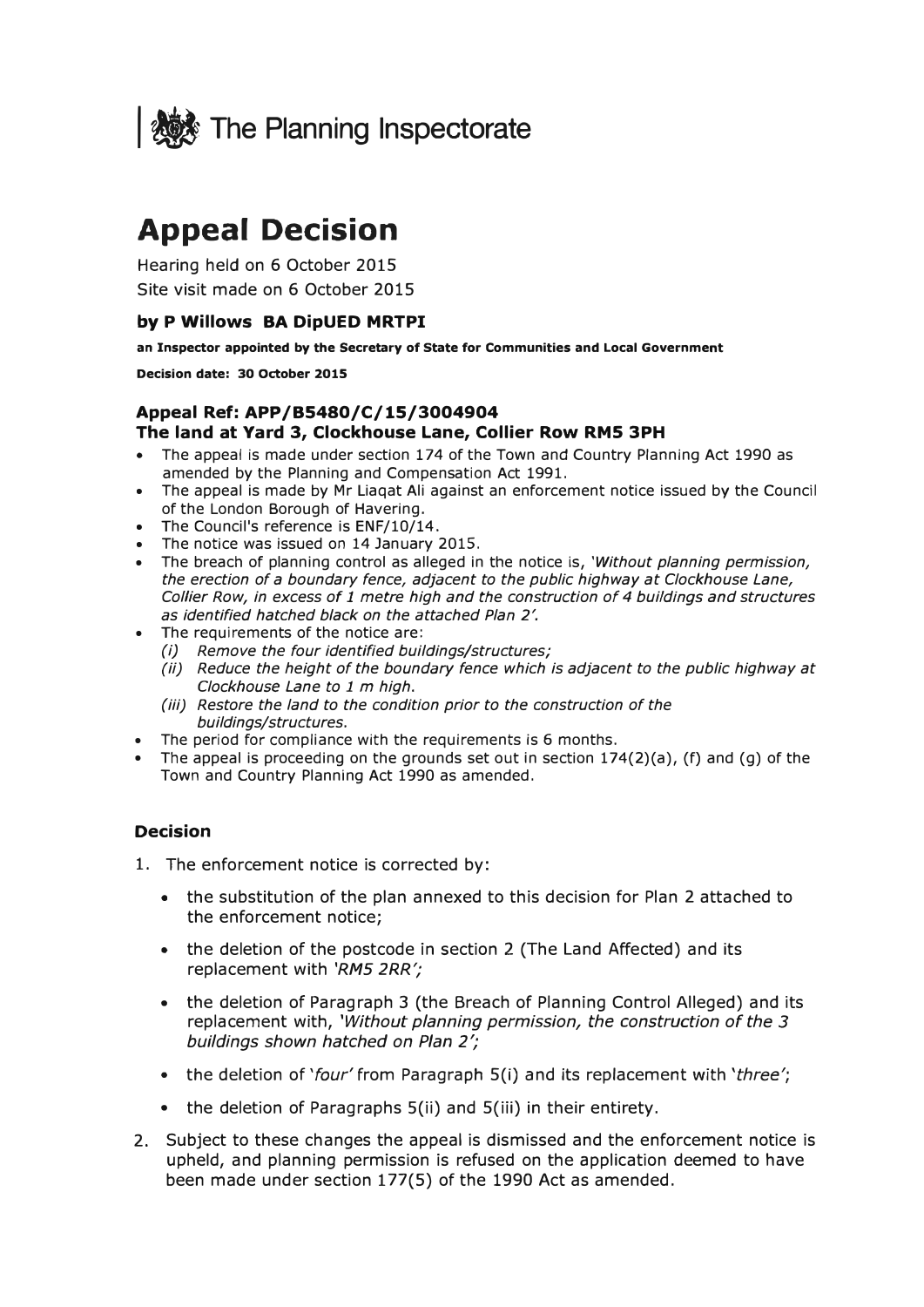#### **The notice**

3. It is agreed that the notice does not accurately set out the unlawful development on the site on 2 counts. First, the Council now accepts that the fence has been in place for more than 4 years and is therefore immune from enforcement action. Second, one of the buildings has now been removed. In view of this, the Council asks that the notice be corrected, and has submitted a revised plan identifying the 3 buildings it now wishes to target. The appellant has confirmed that he would not be prejudiced as a result of the notice changing in this way. In view of this, and bearing in mind that the notice would not be more onerous as a result of the changes, no injustice would be caused. I will therefore correct the notice as suggested by the Council. I have also corrected the postcode for the site, which is wrong on the notice. The deemed planning application arising from the ground (a) appeal changes in accordance with the revised allegation.

#### **The appeal on ground (a)**

#### *Main Issues*

- 4. The site falls within the Metropolitan Green Belt. The main issues are:
	- Whether the proposal is inappropriate development within the Green Belt for the purposes of the National Planning Policy Framework (the Framework) and development plan policy;
	- The effect of the development on the openness of the Green Belt and on the character and appearance of the area; and
	- Whether the harm by reason of inappropriateness, and any other harm, is clearly outweighed by other considerations, so as to amount to the very special circumstances necessary to justify the development.

#### *Planning policy*

- 5. The development plan includes the London Plan and the Council's Core Strategy and Development Control Policies Development Plan Document (the 'DPD').
- 6. London Plan policies 7.4, 7 .6 and 7 .16 deal with local character, architecture and Green Belt respectively.
- 7. DPD Policy CP14 is concerned with the boundary of the Green Belt but does not assist in the determination of proposals. Policy DC45 deals with appropriate Development in the Green Belt but predates current national Green Belt policy, which limits the weight I give it. Policies CP17 and DC61 deal with design and urban design.
- 8. Policies DC 53 and DC55, which relate to noise and contaminated land, are not relevant to the issues raised in this appeal. The Council also refers to Policy W2 of the Joint Waste Development Plan Document, but accepted during the Hearing that this was not relevant.

#### *Inappropriateness*

9. It is common ground between the parties that, for the purposes of planning policy, this is inappropriate development in the Green Belt. I agree with that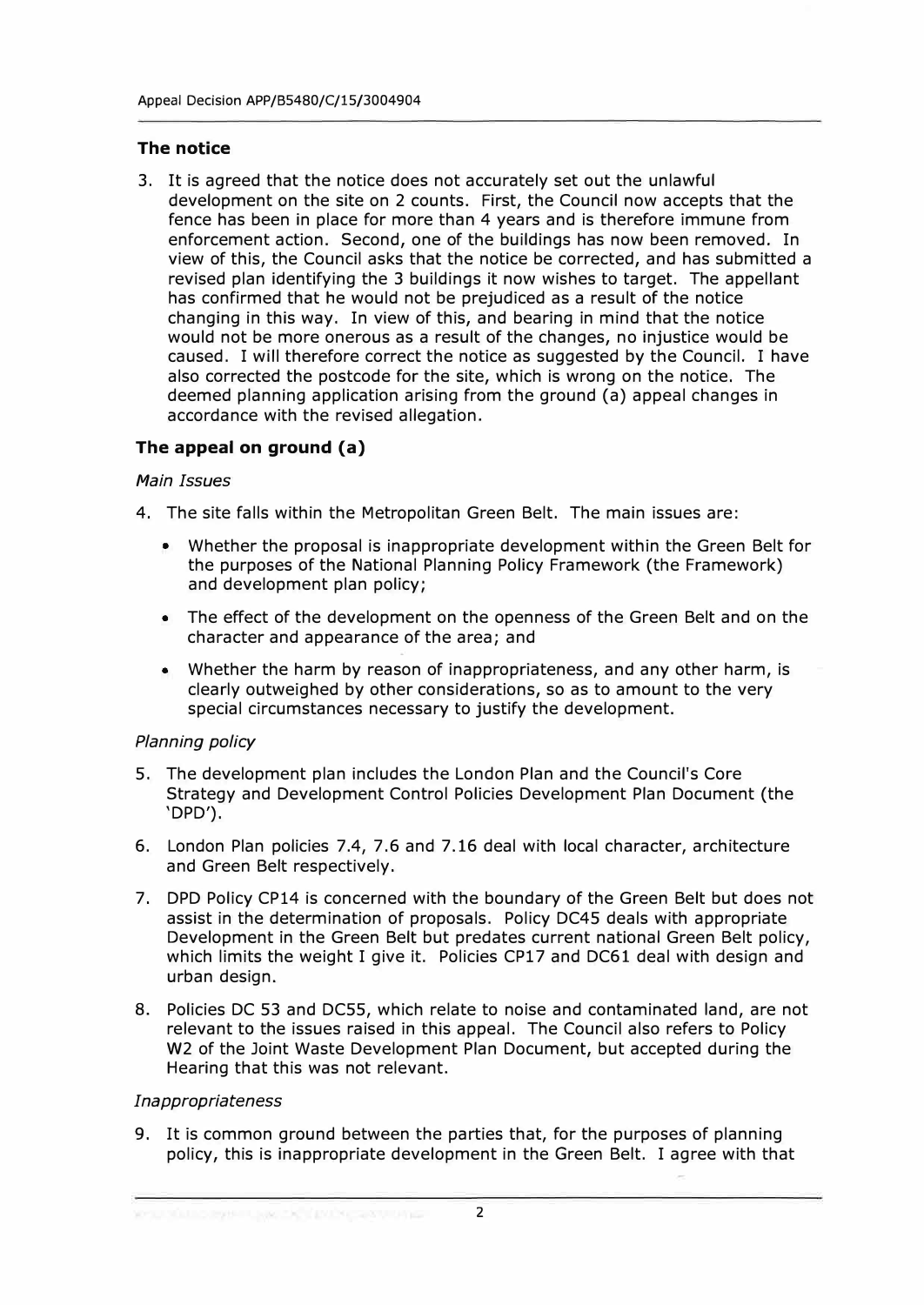view. Paragraph 89 of the Framework advises that, with a number of specified exceptions, the construction of new buildings in the Green Belt should be regarded as inappropriate. None of the exceptions apply in this case. The Framework advises at Paragraph 87 that inappropriate development is, by definition, harmful to the Green Belt and should not be approved except in very special circumstances. I attach substantial weight to the harm arising due to the inappropriate nature of the development.

#### *Openness*

- 10.eThe site is occupied by businesses engaged in vehicle repair, vehicle storage,e car breaking and component recovery. The lawfulness of the use of the site ise agreed.e
- 11.eThere are 3 buildings that the amended notice now targets. 'Building 1' (usinge the Council's numbering) is the most substantial of these. It is a steel-framede building with metal cladding and a concrete floor. It is used as a workshop ande for storing parts and also contains 2 small offices. Buildings 2 and 3 aree crudely constructed using what appear to be scaffolding poles, planks of woode and metal sheeting. Both are principally used for storage. Indeed, Building 2e is little more than racking with a roof and side panels.e
- 12.eBe that as it may, the 3 buildings are significant structures and therefore erodee the openness of the site and the Green Belt, particularly when considerede cumulatively. While the other structures at the site, including the fencing,e have already compromised its openness, that does not alter my view thate further harm arises from the 3 structures targeted by the notice. The harm toe openness means that there is conflict with the Framework, which advises ate Paragraph 79 that openness is an essential characteristic of Green Belts.e

#### *Character and appearance*

- 13.eThe buildings are seen in the context of the rest of the scrap yard. Thise includes other structures which I understand are now lawful and which are of ae comparable height to the appeal buildings. The fencing along the site frontagee is made up of metal sheets and gives the site a particularly poor appearance.e Thus, despite the poor appearance of Buildings 2 and 3 in particular, theire effect on the character of the site is essentially confined to increasing thee density of built form.e
- 14.eMoreover, I found views of the buildings to be very limited. Indeed, the onlye view I was able to obtain was through the open gateway; the fencing along thee site boundary prevented other views of the buildings from Clockhouse Lane.e
- 15.ePlainly, the buildings are not 'of the highest architectural quality', and to thate extent there is conflict with London Plan Policy 7.6. Nevertheless, for thee reasons I have outlined the harm to the character and appearance of the areae is negligible and the underlying aims of that policy, London Plan Policy 7.4 ande Core Strategy policies CP17 and DC61 are not compromised.e

#### *Other considerations*

16.eThe appellant's business 'ATK Autos' operates from Building 1. I understande that the business employs 7 full time and 3 part time workers. It also emergede during the Hearing that part of the site, including Building 2 and Building 3, aree sublet to other businesses. The appellant advised during the Hearing that hise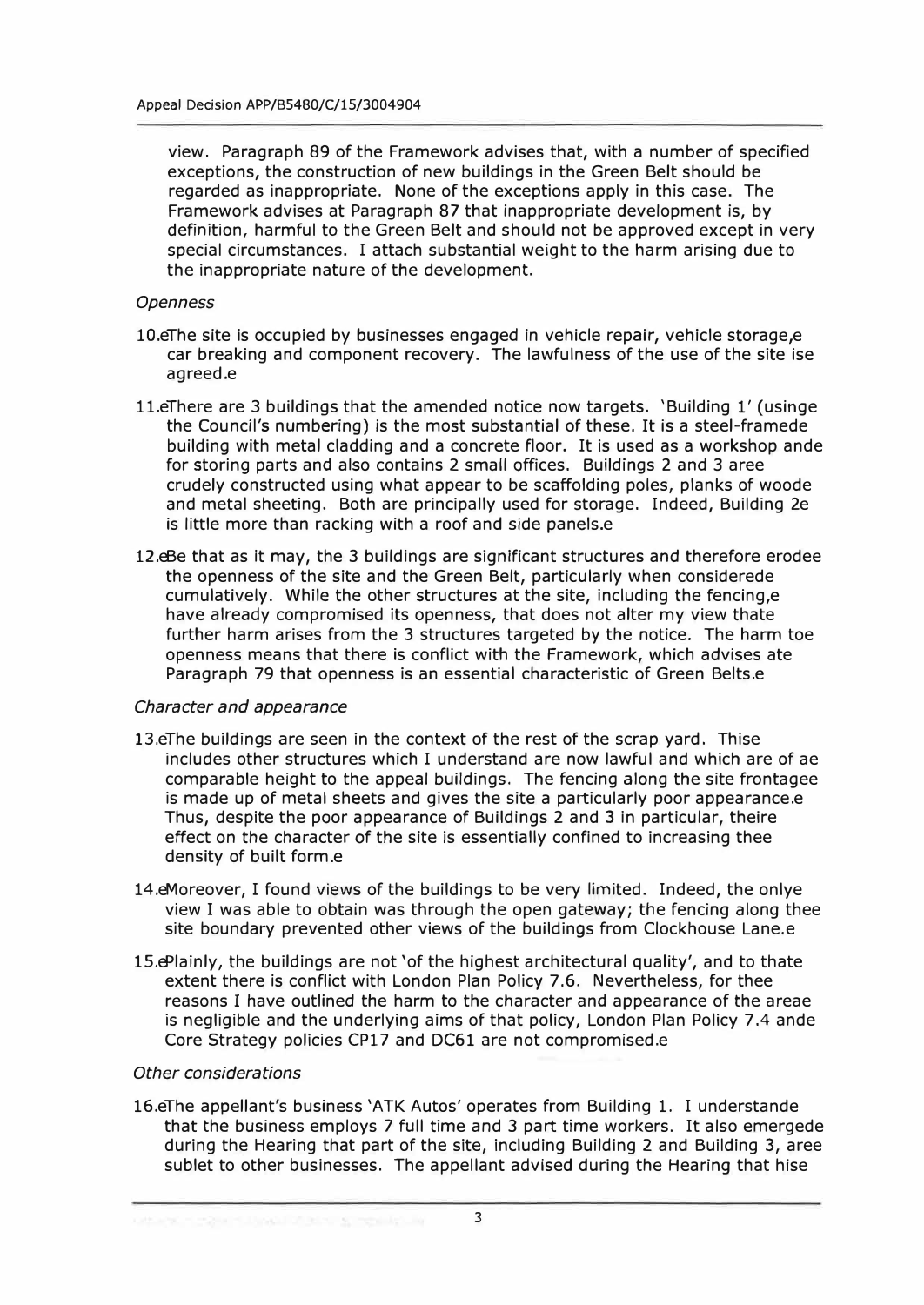business could not continue without a building and was of the view that it would not be possible to find an alternative site. There would clearly also be a harmful effect on the business using the other buildings. The Framework supports business development, including in rural areas. I attach significant weight to the benefits of the businesses and the employment they provide.

- 17.eThe appellant argues that the site would not be materially different without thee buildings. The same parts of the site could continue to be lawfully used ine connection with the businesses and the buildings help give the site a moree ordered appearance. Any intensification of use of the site could result in ite having a denser, more harmful appearance, and it is particularly relevant thate there are no restrictions on the height to which items can be stored.e
- 18.eHowever, I have no clear indication that any more intensive use of the site ise likely if the notice is upheld. Indeed, the appellant's evidence that it would note be viable for his business to continue at the site without a building suggestse otherwise. Thus, while I have taken account of the fact that the current use ofe the site could lawfully continue without the buildings, their loss would bee unlikely to cause any further harm to the appearance of the site.e
- 19.eThe appellant says that he has improved the site by hard-surfacing it ande adding drainage. However, the appeal before me has no bearing on thosee matters and they do not weigh in favour of or against the development.e
- 20.eIt was suggested at the Hearing that the appearance of the site could bee improved with landscaping. Yet there is no land within the appellant's controle between the appeal site and Clockhouse Lane, which would be essential ine order to make any significant improvement to the appearance of the site usinge landscaping.e

#### *Conclusion*

21.eI have attached substantial weight to the harm arising due to the inappropriatee nature of the development and have also found harm in respect of thee openness of the Green Belt. Weighed against this are the business ande employment benefits of the development. Considering the case as a whole Ie find that the other considerations do not clearly outweigh the harm that I havee identified. Consequently, the very special circumstances necessary to justifye the development do not exist and the proposal is contrary to the Frameworke and London Plan Policy 7.16. Accordingly, the appeal on ground (a) fails.e

#### **The appeal on ground (f)**

22.eThe gist of the appellant's case is that the buildings could be reduced in height.e

23.eSection 173 of the Act indicates that there are two purposes which thee requirements of an enforcement notice can seek to achieve. The firste (s173(4)(a)) is to remedy the breach of planning control which has occurred.e The second (s173(4)(b)) is to remedy any injury to amenity which has beene caused by the breach. In this case the Council states that the purpose of thee notice is to remedy the breach of planning control under s173(4)(a). That ise consistent with the requirements of the notice. Since the breach of planninge control is the erection the buildings, it can only be remedied by requiring theme to be removed. Thus, the appellant's proposal would not meet the purpose ofe the notice.e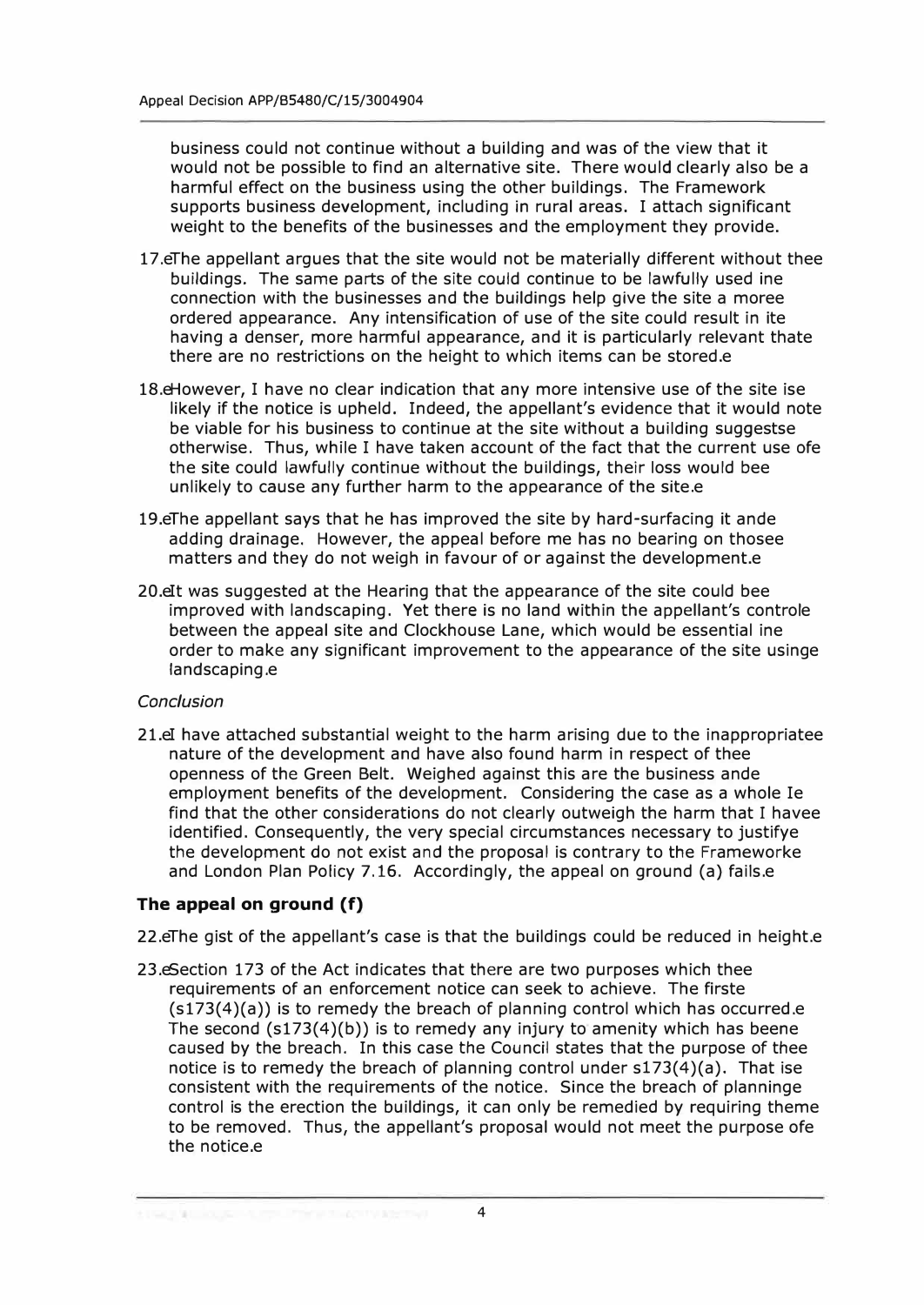- 24.tThat said, the enforcement regime is intended to be remedial rather thant punitive. However, there are no details of the proposed alterations to thet buildings, which means that am unable to judge their visual effect or be suret that they would be feasible. In any event, while reducing the height of thet buildings would lessen their impact on openness, it would not alter the fact thatt they are inappropriate development in the Green Belt.t
- 25.tI conclude that the requirements of the notice are not excessive and that thet purpose of the notice would not be met by the appellant's proposal.t Accordingly, the appeal on ground (f) fails.t

#### **The appeal on ground (g)**

- 26.tIt is argued in the appellant's statement that the 6 months specified in thet notice is inadequate and that a 12 month period should be substituted to allowt sufficient time to relocate the appellant's business. Time is said to be neededt to find an alternative site, secure planning permission on it and *move* thet business.t
- 27.tHowever, the appellant's evidence at the Hearing was that he would not in factt seek to relocate the business. The reasons given for this included the difficultyt of finding a site and the cost of doing so, particularly given the investment thatt has already taken place at the appeal site.t
- 28.tBut even if the businesses at the site did seek to relocate, I have no cleart justification for the 12 months sought. While I accept that relocation would bet no easy matter, in the absence of any evidence to show that it has beent considered to any significant extent I am unable to conclude that 12 months ist a more appropriate period than the 6 months specified by the notice.t Moreover, it is desirable that the breach of planning control is remedied withoutt unnecessary delay. Accordingly, the appeal on ground (g) fails.t

### *q>eter 'Wufows*

INSPECTOR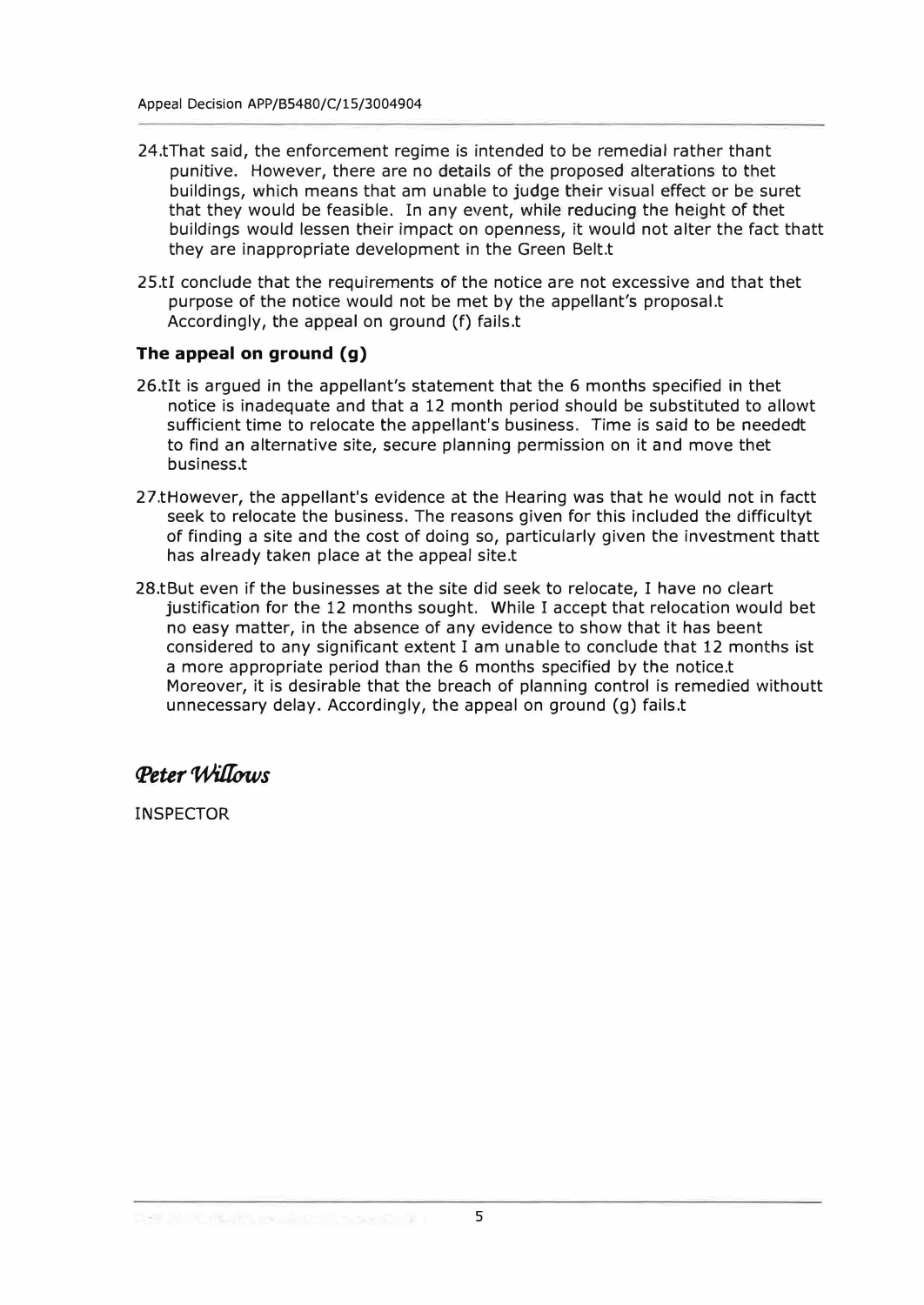#### **APPEARANCES**

FOR THE APPELLANT:

| Phillip Williams, of Counsel | Trinity Chambers, Chelmsford              |
|------------------------------|-------------------------------------------|
| Matthew Letten               | <b>Spectrum Town Planning Consultants</b> |
| Liagat Ali                   | Appellant                                 |

FOR THE LOCAL PLANNING AUTHORITY:

Scott Davison MRTPI Planner

#### **DOCUMENTS SUBMITTED AT THE HEARING**

| 1 London Plan policies                               |
|------------------------------------------------------|
| 2 Core Strategy and Development Control DPD Policies |
| 3 Aerial Photograph - 2002                           |
| 4   Google Streetview 2008                           |
| 5 OS Plan dated 5 October 2015                       |